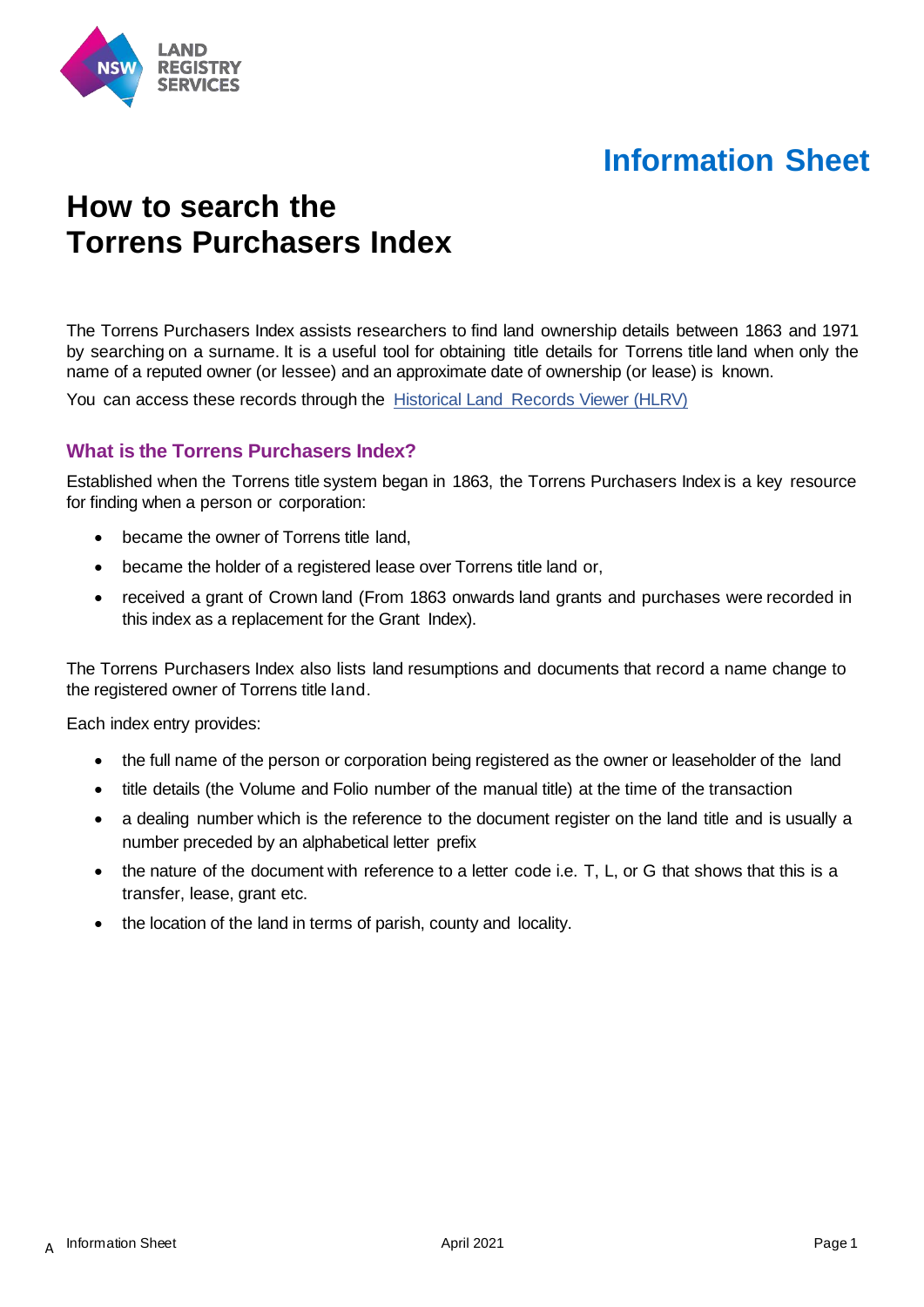

### **Accessing the Torrens Purchasers Index in the HLRV**

To access the Torrens Purchasers Index in the HLRV:

- 1. Select the '**Torrens Records**', '**Torrens Purchasers Index 1863-1971**' in the HLRV
	- collection tree.<br>Q Refine Search  $\vee$  Collection  $\bullet$  **=** ALL MAPS & PLANS ▼ □ OLD SYSTEM RECORDS  $\triangleright$   $\Box$  MISCELLANEOUS OLD SYSTEM RECORDS  $\bullet$   $\Box$  OLD SYSTEM INDEXES **168) CONDITIONAL PURCHASE INDEX**  $\Box$  (67) CHANGE OF NAME INDEX 1875-1967 (69) DEPOSITED DEEDS INDEX  $\Box$  (70) DEPOSITED DEEDS RECEIPT BOOKS (63) GRANT REGISTER OF PARDONS (60) GRANT REGISTER SUPPLEMENTARY INDEX  $\triangleright$   $\Box$  OLD SYSTEM GRANT INDEXES **FE (57) PURCHASERS INDEX** [35) ST MARY MACKILLOP DEEDS (56) VENDORS INDEX  $\Box$  (65) VENDORS INDEX (ONLY MAC MC)  $\triangleright$   $\Box$  OLD SYSTEM REGISTERS  $\triangleright$   $\Box$  PRIMARY APPLICATIONS  $\blacktriangleright$   $\blacksquare$  TORRENS RECORDS (30) OLD FORM TORRENS REGISTER V (58) TORRENS PURCHASERS INDEX 1863-1971
- 2. In the top search bar, under **'Attribute',** select and search by **'Surname Initial'** and enter the first letter of the surname you are searching for in the 'search' box. Initials 'E' are used in this example.

| Attribute      | <b>Attribute Search</b> |        |       |
|----------------|-------------------------|--------|-------|
| Keyword        | Sumame Initial          | $\vee$ | $Q_E$ |
| Lot (Ref Maps) |                         |        |       |
|                |                         |        |       |

- 3. Each book of the Torrens Purchasers Index and subsequent years for all surnames beginning with 'E' are displayed in the search results. Select any of the search results to open and view the Index record in the image viewer.
- 4. You can further refine the results by performing an **'Attribute'** search using **'Year Range'** and enter the known year range of purchase.

| Attribute      | <b>Attribute Search</b> |           |         |
|----------------|-------------------------|-----------|---------|
| Keyword        | Year Range              | From year | To year |
| Lot (Ref Maps) |                         |           |         |